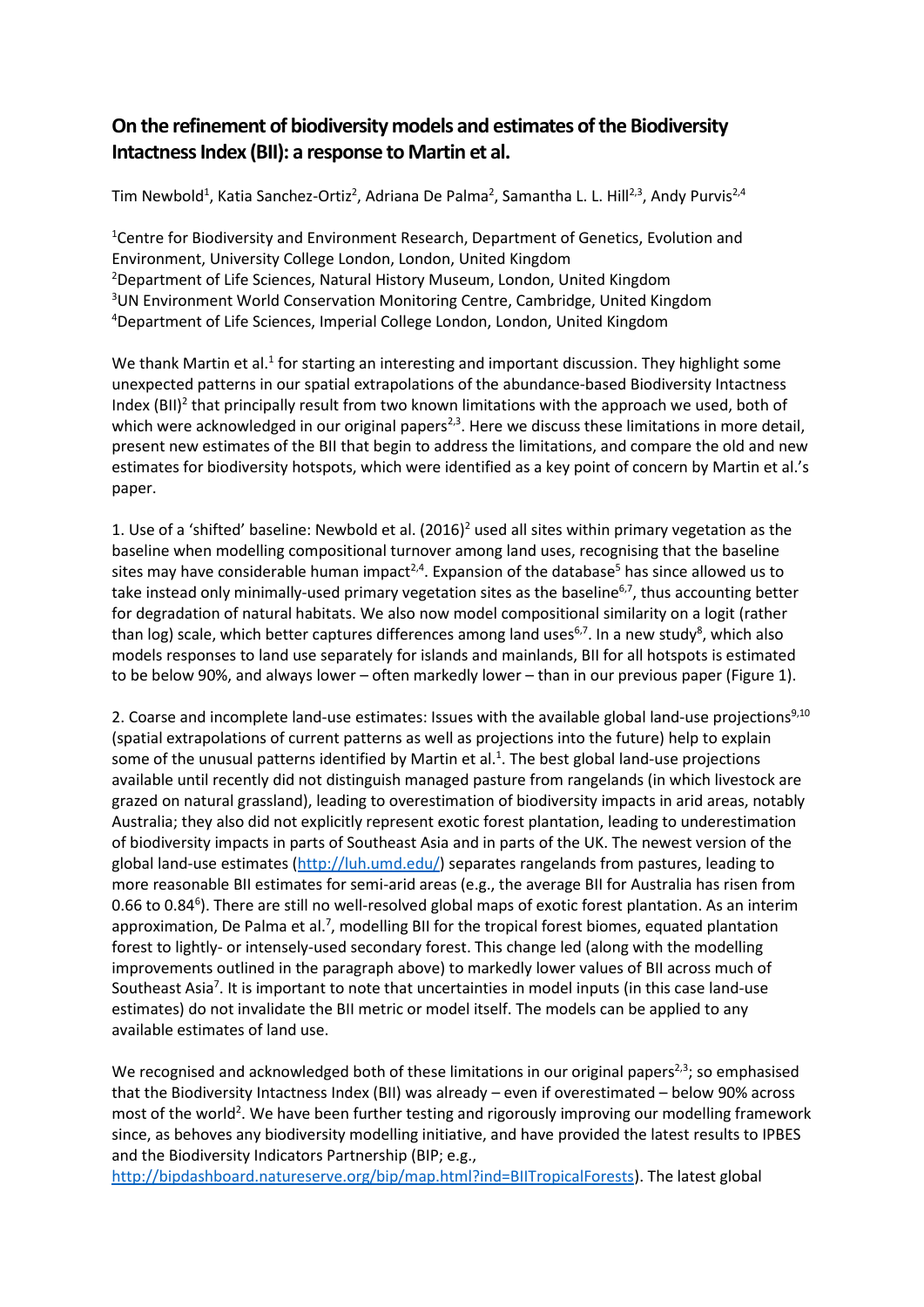projections are also now publicly available (DOI: 10.6084/m9.figshare.7951415), and will be provided to IPBES and the BIP shortly. Models and indicators form an important part of our understanding about global biodiversity changes<sup>11</sup>. However, differences in the aspects of biodiversity captured by different indicators, and in the assumptions and uncertainties of different modelling approaches, mean that agreement between modelled indicators is often limited<sup>12</sup>. Consequently there exists a very wide range of estimates of global biodiversity change, from no net species losses<sup>13,14</sup>, or even regional increases<sup>15</sup>, to an average 60% reduction in the size of vertebrate populations<sup>16</sup>, or a greater than 75% decline in invertebrate biomass in Europe<sup>17</sup>. Understanding the causes of disagreement among indicators is crucial. As far as we are aware, the modelling approach that we used remains the only way to estimate global land-use impacts on the biodiversity of a broad set of species (plants, invertebrates and vertebrates). We agree with Martin et al.'s assertion that the uncritical use of any biodiversity model should be avoided, and stress the importance of model limitations and uncertainties being made clear. Only through the continued refinement of models, and through open dialogue, will we generate more accurate estimates of the impact that human activities have had on biodiversity globally.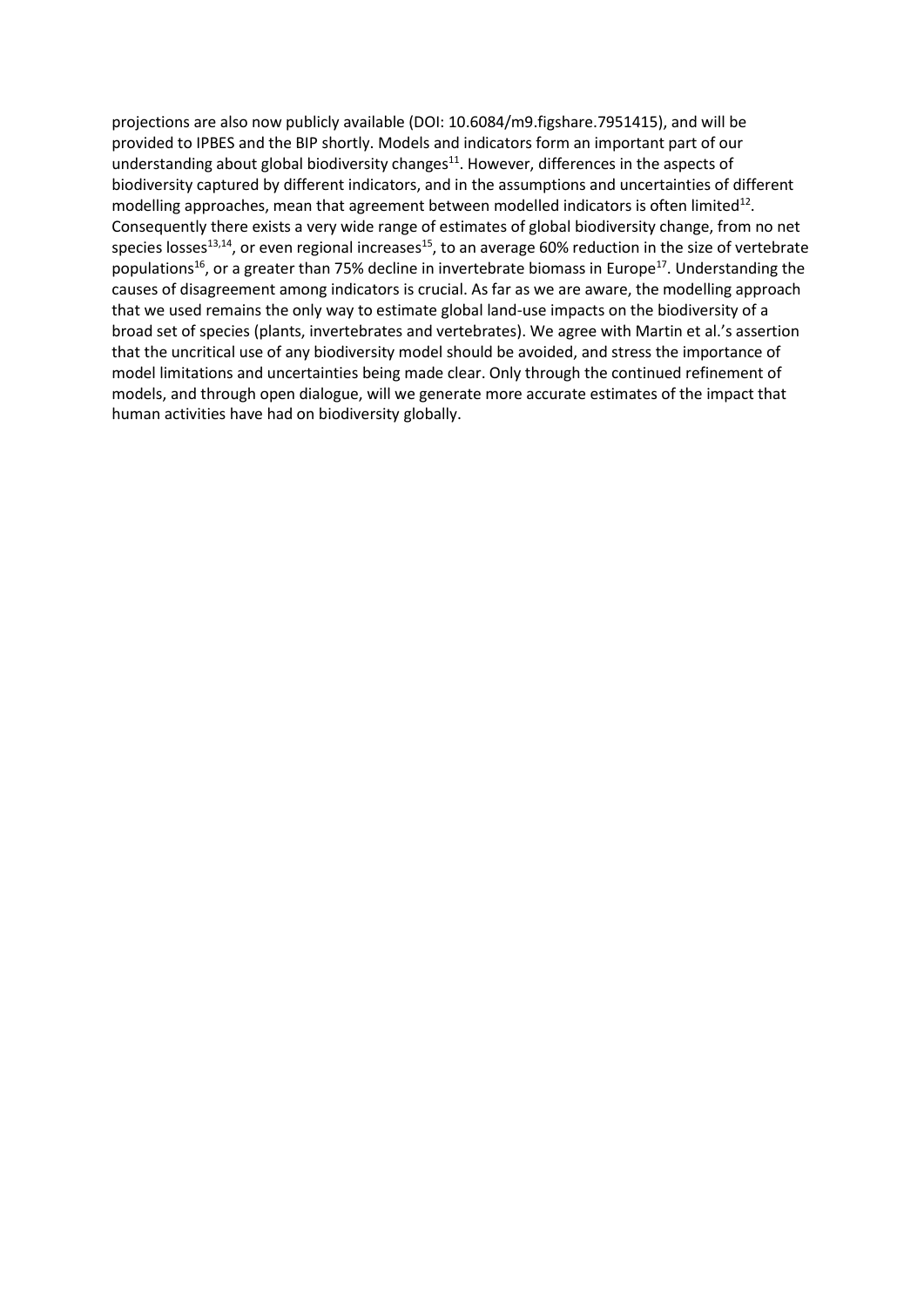

Figure 1: Updated estimates of the Biodiversity Intactness Index for biodiversity hotspots (a) on islands and (b) on mainlands, compared with the estimates in Newbold et al.  $(2016)^2$ .

## **References**

- 1. Martin, P. A., Green, R. E., Visconti, P. & Balmford, A. Is biodiversity as intact as we think it is? *Nat. Ecol. Evol.*
- 2. Newbold, T. *et al.* Has land use pushed terrestrial biodiversity beyond the planetary boundary? A global assessment. *Science* **353,** 288–291 (2016).
- 3. Newbold, T. *et al.* Global effects of land use on local terrestrial biodiversity. *Nature* **520,** 45– 50 (2015).
- 4. Purvis, A. *et al.* Modelling and projecting the response of local terrestrial biodiversity worldwide to land use and related pressures: the PREDICTS project. *Adv. Ecol. Res.* **58,** 201– 241 (2018).
- 5. Hudson, L. N. *et al.* The database of the PREDICTS (Projecting Responses of Ecological